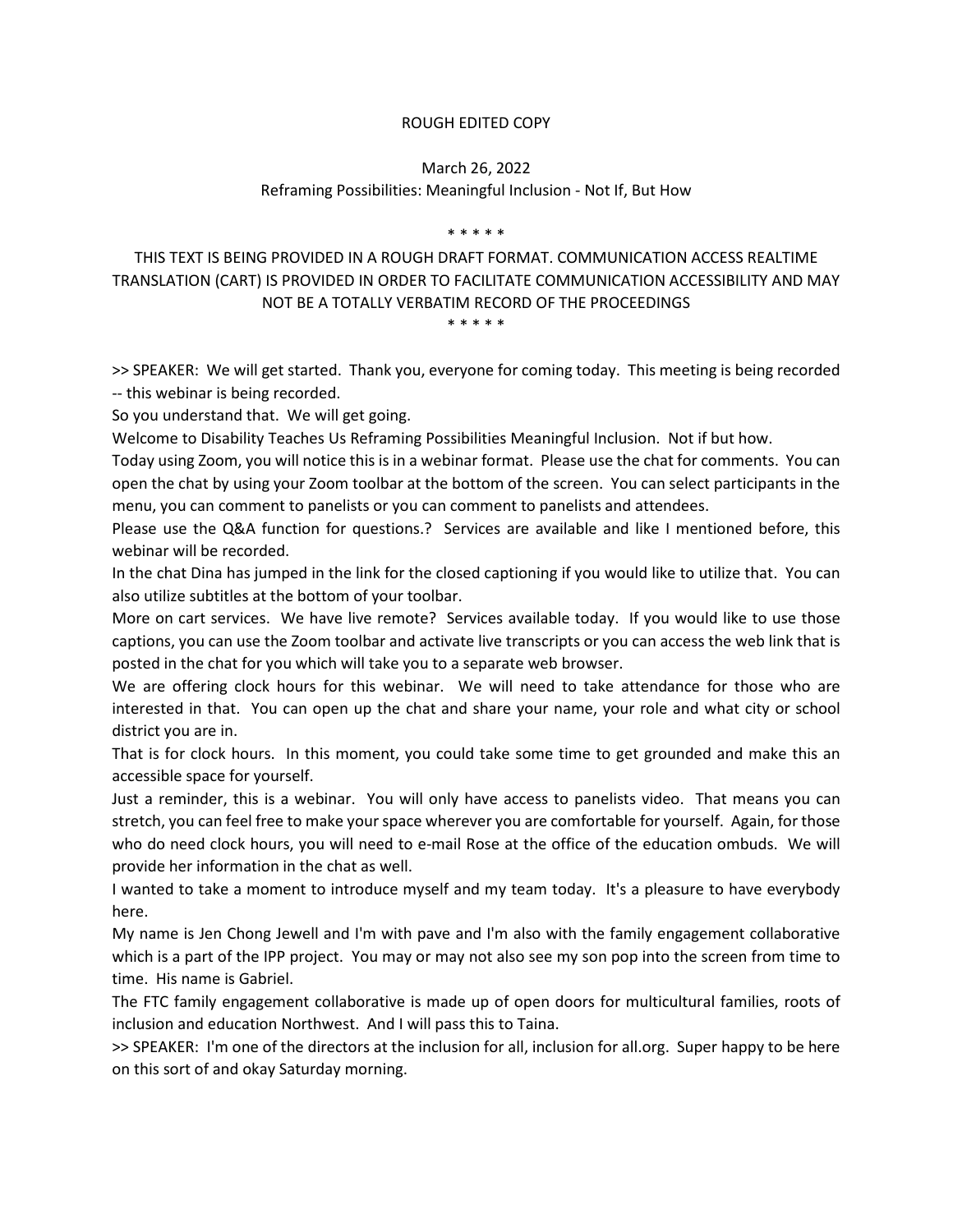I am a white woman in my 40\_s\_, I have bleached blonde hair and I am sitting wearing a navy blue top and sitting in front of a very packed bookcase.

And then on to Rose.

>> SPEAKER: Thank you. I'm Rose Spidell and I work at the Washington State Governor's office of the education on but also known as OEO. Really pleased to be here to welcome our speaker and to be with all of you.

I am a white woman with long red hair and a black sweater sitting in my living room. You can see a bit of the bookshelves in the background. I go by she/her pro-nines. I will send it back over to Jen.

>> SPEAKER: Thank you, Rose and Taina. I forgot to introduce myself with a visual description. My name is Jen and I am a middle-aged woman of Asian and European descent. I have long wavy brown hair and behind me is a curtain. My pronouns are she/her. Thank you.

We will go to our next slide.

At this moment, on the screen is a topographical map of the state of Washington and I would like to take a moment to do a land acknowledgment. This morning we take a moment to honor America's first people and all elders, past, present and emerging. We are called on to learn and share what we know and learn about tribal history, culture and the contributions that have been suppressed in the telling of the story of America.

And the lands I live on, I am on the traditional lands of the Suquamish, who have cared for these lands since time immemorial. If you would like to participate in acknowledging the land that you live on, feel free to drop that into the chat.

As we are doing that, thinking about the traditional lands that we live, I would like to take a moment to have a collective breath.

Right now, as this is being recorded, it is the morning of Saturday, August 24 -- 2022. I would like to acknowledge that at any given moment there is so much going on in our personal lives, in our communities, and in the world that impacts us.

While we ask you to identify yourselves earlier by the roles you have, we come today as a collective, focusing on making things better for our young people in schools. We just know, just like our young people, they do not just possess a single identity that defines them.

What we do share is that we are all part of the community, no matter which role or title that has been assigned to us or taken on by us.

We are all impacted by things that happen in community and within us we have the tools to make things better for all people.

Today we are coming into a learning space with a few goals in mind. First, to understand -- develop an understanding that inclusion is not a place but a practice. We also want to take the opportunity to dispel various myths associated with inclusive education. Take time to learn about the difference between individual efficacy and collective efficacy, and then towards the end respond to a call to action and think about the next steps that we can take individually and collectively which could include considering participation in two more workshops coming up through the Disability Teaches Us series.

At this -- I do want to mention Disability Teaches Us. We have had two previous learnings, disability justice in schools. That was in May of 2020. And Disability Teaches Us listen and learn from youth which was in August of 2020.

Today what we are exploring is Reframing Possibilities Meaningful Inclusion not if but how. If you are interested in the previous webinars, you can find them on the office of the education ombuds website.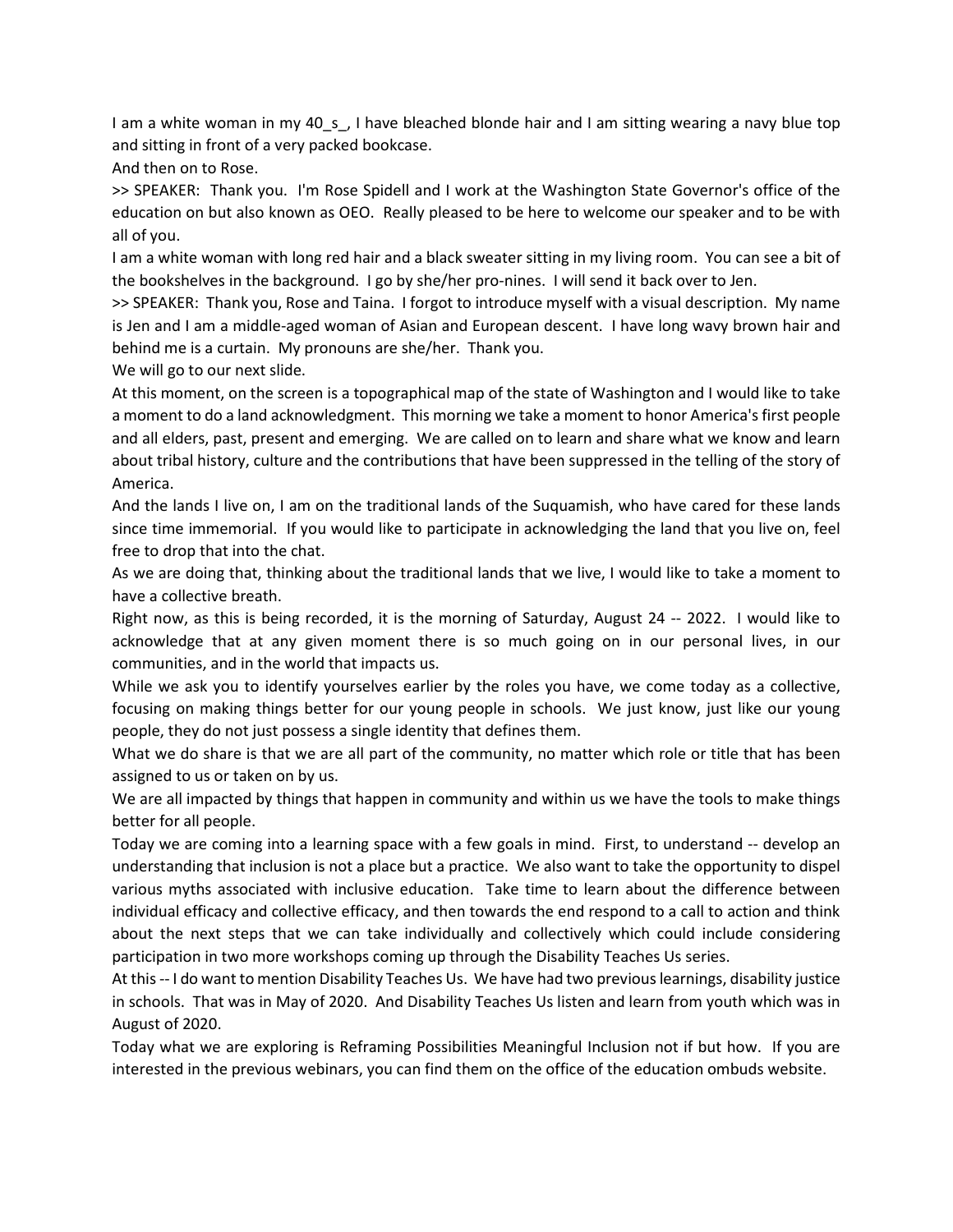I also want to mention that this work is connected to the office of the superintendent of public instruction, inclusionary practices project.

Back in 2019, our state legislature recognized that we needed resources and support to improve the condition of inclusive education in our state. To do that, the state legislator -- legislature provided OSPI with \$25 million for the 2019 biennium and \$12 million for the 2021-23 biennium to provide educators, families, community members with professional development training to support inclusionary practices across the state.

At this time, we would like to hear from you. In the chat, if you would, consider two questions. What is inclusive education? What is it to you? And also you can include what is not inclusive? What wouldn't be inclusive education to you? Go ahead and drop in the chat and then we will take a moment to have that happen and then Dina will read out some of the responses.

>> SPEAKER: Here is something it is not. A child just attending a special lunch or recess with their same age typical's peers. Everyone has a seat at the table. Inclusion is not just about physical placement. Needs are met in a collective space. Not being left out. Inclusion is not about making assumptions about any child. Inclusion is access for all, equity and equality inclusive education is education for teachers and students are supported and general education -- inclusion is not having to leave to learn. Not a classroom in a building.

>> TAINA KARRU-OLSEN: All students have access to education in the general education setting. Not about placement. All kids are Gen Ed kids. The same access but with supports and modifications. Everyone belongs.

Meaningful participation, not just being in the room. Building structures with everyone in mind. Everyone in the same classroom learning together and engaging inclusion is identity affirming, pursuing competence, sense of belonging, removing barriers for all students not any form or percentage of segregation. Everyone learning with and from classmates in general education classrooms. All are welcome.

These keep on coming. We have a very active audience thank you for pulling out some of those feel free to keep going.

This is really great information and I think.

>> JEN CHONG JEWELL: We are in a shared learning space and we are among the experts too who also have solutions to these issues.

I'm going to take a moment to introduce you to our presenter. I am so thrilled to bring her to this virtual space in Washington today.

It is my pleasure to introduce all the way from New Jersey, because we can do that with Zoom these days, Dr. Priya Lalvani. She is a professor at Montclair State University. She teaches courses in disability studies and is the coordinator for graduate programs and inclusive education.

She holds a Ph.D. in developmental psychology. Her research is focused on examining the ways society and politics affects the experiences of individuals with disabilities and their families.

Through her research, she seeks to confront ableism in schools, and society, and to highlight the problems with dividing students based on their abilities, which result in the widespread segregation of many students with disabilities in schools.

She is the editor of constructing the mother, narratives of disability, motherhood and the politics of normal, and the co-author of undoing ableism, teaching about disability in K-12 classrooms. I would like to introduce Dr. Priya Lalvani and I will pause sharing my screen just for second. Dr. Lalvani?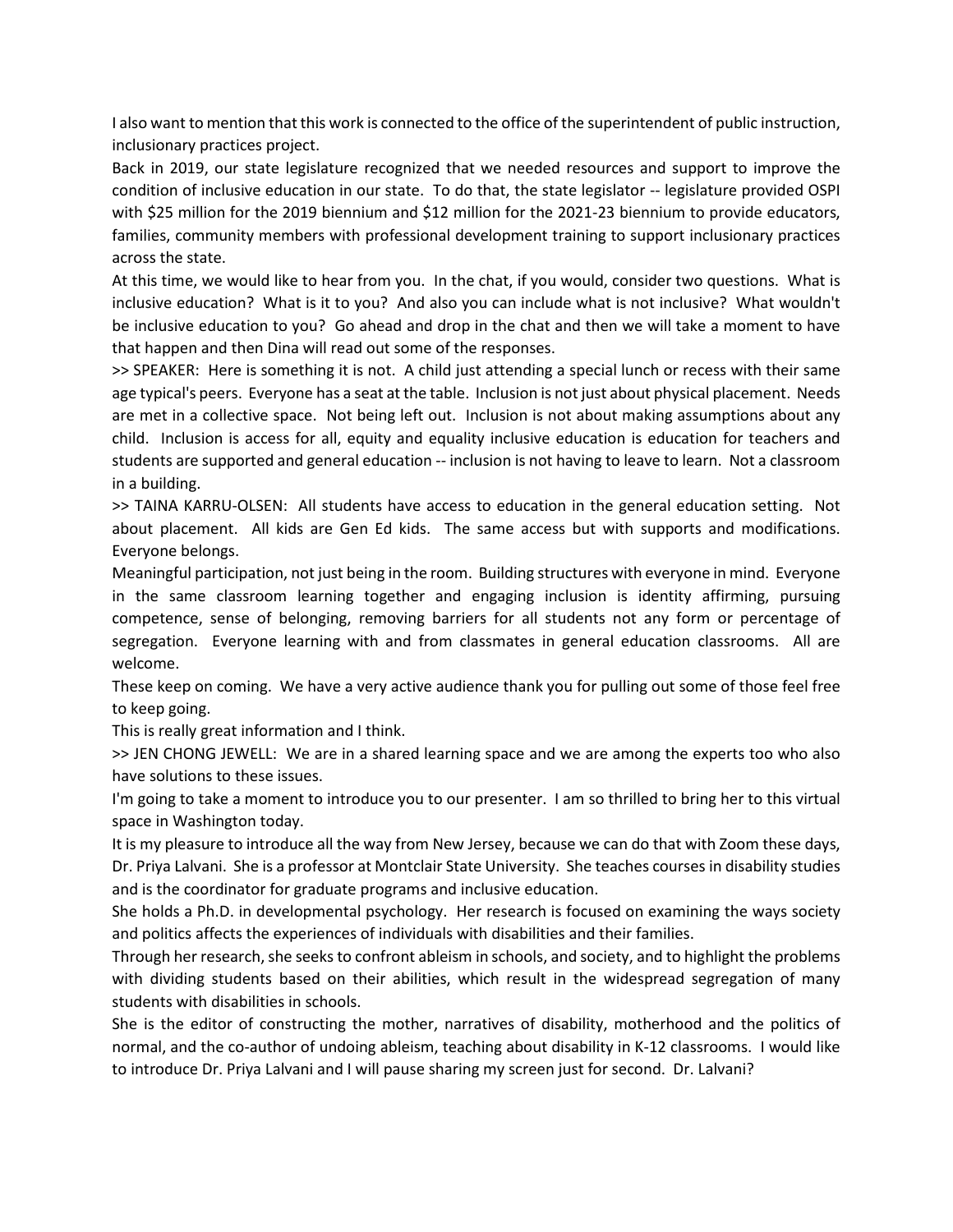>> PRIYA LALVANI: Hi everyone. I am really delighted and honored to be here. All the way from New Jersey. It was a really easy commute, surprisingly. Thank you, Jen, for that generous introduction.

My pronouns are she/her and I will do a visual description. I am a visibly south Asian woman. I hesitate to say middle-aged. I suppose I should. I have dark brown or black hair to my shoulders and I am wearing a black sweater. I have plants in the background and some hummingbirds on the wall behind me.

Thank you for inviting me. I'm very excited to be here.

>> JEN CHONG JEWELL: Thank you, Dr. Lalvani. I will continue screen share.

>> PRIYA LALVANI: I am going to start of course today is all about inclusive education. Actually, I have to say, I wonder if I am even talking to the right group of people because I was just looking at all of your definitions and I was -- this is not the group of people I need to be talking to. What beautiful and sophisticated and wonderfully insightful definitions you all provided of what inclusive education is and is not. I was hearing things like access and belonging and identity. It is all of these things.

It was great to read your definitions in the chat. Thank you for that.

Inclusive education doesn't have an official definition. I will share the working definition that I work with that is aligned with a rights based, civil rights based and disability justice based definition, but I want to put it out there, the definition will depend on who you ask.

I like to joke that there is the mental compliance definition, there is the check off the box definition, and so here is what I like to work with.

You will see that many of the ways in which is described here in the audience is very much aligned with that.

It is a philosophy and a practice and that is something that people forget. It is not just a way of thinking. It is a philosophy, but it is also what you do. It is a practice. Jen mentioned this earlier, of educating diverse students in classrooms which are heterogeneous in terms of ethnicity, class, culture, gender identity, ability and disability, and other identity markers using strategies that are responsive to each student's strengths and needs.

A few things pop here. Obviously the one thing is that it is a philosophy and a practice. Also you will notice that I broadened it be on disability. Today we are here to talk about inclusive education for students with disabilities specifically, but I just want to put out there in our consciousness that inclusive education hasn't always been about disability. Historically it started with conversations about a social class and whether a free public education is a right for those that cannot afford to pay.

There have been conversations about inclusive education in the context of race, as we all know. So I just want to put out there that we automatically think it is about whether or not the kid with a disability can join the classroom, but it is really inclusive education is a way of thinking broadly, much more broadly than these identity groups that I have identified here on the screen.

It is really learning to be responsive to a heterogeneous group of students in your classroom. The most important thing that I like to point out is that without that last part of the sentence, using strategies that are responsive to each student's strengths and needs. Without the strategies, it is not really inclusive education. It is inclusion in name only.

We are going to look very briefly at what does the law, the federal law -- which is known as IDE a, individuals with disabilities improvement act. I would take a moment here to acknowledge that most of you may know it as IDE a. It is commonly called IDE a although the name in 2004 with this most recent iteration is now called individuals with disabilities improvement. It's actually education improvement act. There was a little bit of an error here. You would be fine to continue to call it IDE a but in case you encounter it under this name and you are an educator or parent, I just didn't want you to be confused.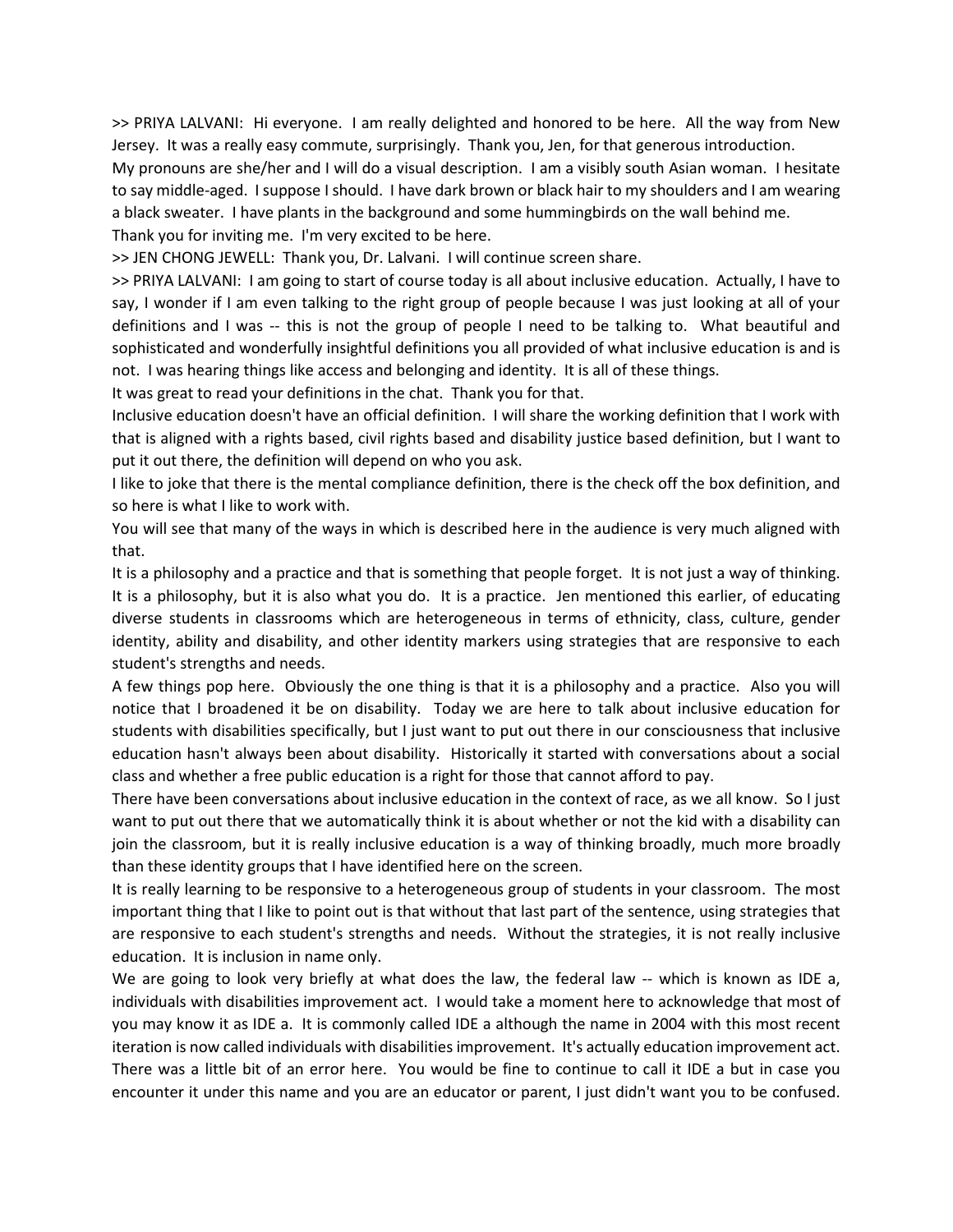So what does the law say really. It states explicitly that students with disabilities need to be educated to the maximum extent possible alongside their nondisabled peers. Some critics of the law itself -- and there are many -- and I am one among them -- although the law was written to be progressive and was an provided access to countless students with disabilities who had previously been denied their rights to a public education, there are criticisms of the law itself and they are valid. One of them is that the law was written in a way that was ambiguous, that allowed for the loophole to be baked in and here in the sentence you can see one of those, which is educators to the maximum extent possible. It is not a measurable -- it depends on how you define that.

Here is the line that is really, really important to understand.

The law states that removal -- we are talking about removal from the general education setting, removal may only occur when education in regular classes with the use of supplementary aids and services cannot be achieved satisfactorily. To me, the first four words, removal may only occur when -- think about it. It is profound. Those words are profound because there is an implication there.

We need to start with the assumption that the child is in the general education setting.

The law only identifies when a removal may occur. The law is not talking about a criteria for a child to have access to it in the first place. In reality, many in this audience may already be aware that that is not how in reality it operates.

Many children begin their education in a self-contained setting and then they are asked to work their way up to an inclusive setting. Were in fact, everyone should be really clear. The law makes it clear that the first consideration, the first assumption clearly from that sentence, removal may only occur -- the only time a justification has to be made and the burden of that is on the education system, not on parents, to justify why the child was, in fact, removed. From a general education setting.

>> JEN CHONG JEWELL: I will talk about the Washington context.

We are going to talk about least restrictive environment. Again, we understand that just because a student is physically in a classroom doesn't mean that -- I am doing the air quotes -- included. This is the data we have. This is from OS PI 2019 data.

This was before COVID.

Washington State ranks 44 out of 50 states for inclusive practices. And again, this is just based on least restrictive environment. This is the time that is calculated when a student is physically in the general education setting or classroom. In Washington, we have LR 81, 80 to 100 percent of the time. Only 57.7 percent of all students with disabilities -- these are students with individualized education programs -- are in general education settings.

In that realm, only 54 -- 54.5 percent of students of color with disabilities are placed in these settings. When we go to the next LRE, this is for 40 to 79 percent of the time. 38.4 percent of all students with IEPs are placed in general education settings. 31.1 percent of students of color with disabilities are placed in these settings.

The last LRE is zero to 39 percent. 12.4 percent of all students with disabilities are in general education. In that realm, 13.3 percent of students of color with disabilities are placed in these settings.

I do want to check those data again. I might have accidentally reversed those. I will pause there. Priya, if you have any thoughts about Washington data. You are from New Jersey. It might be similar in New Jersey too.

>> PRIYA LALVANI: It's interesting. I didn't know these statistics about Washington. I have to say that New Jersey where I live, sadly we rank I believe 48 or 49 out of 50. In inclusive practices.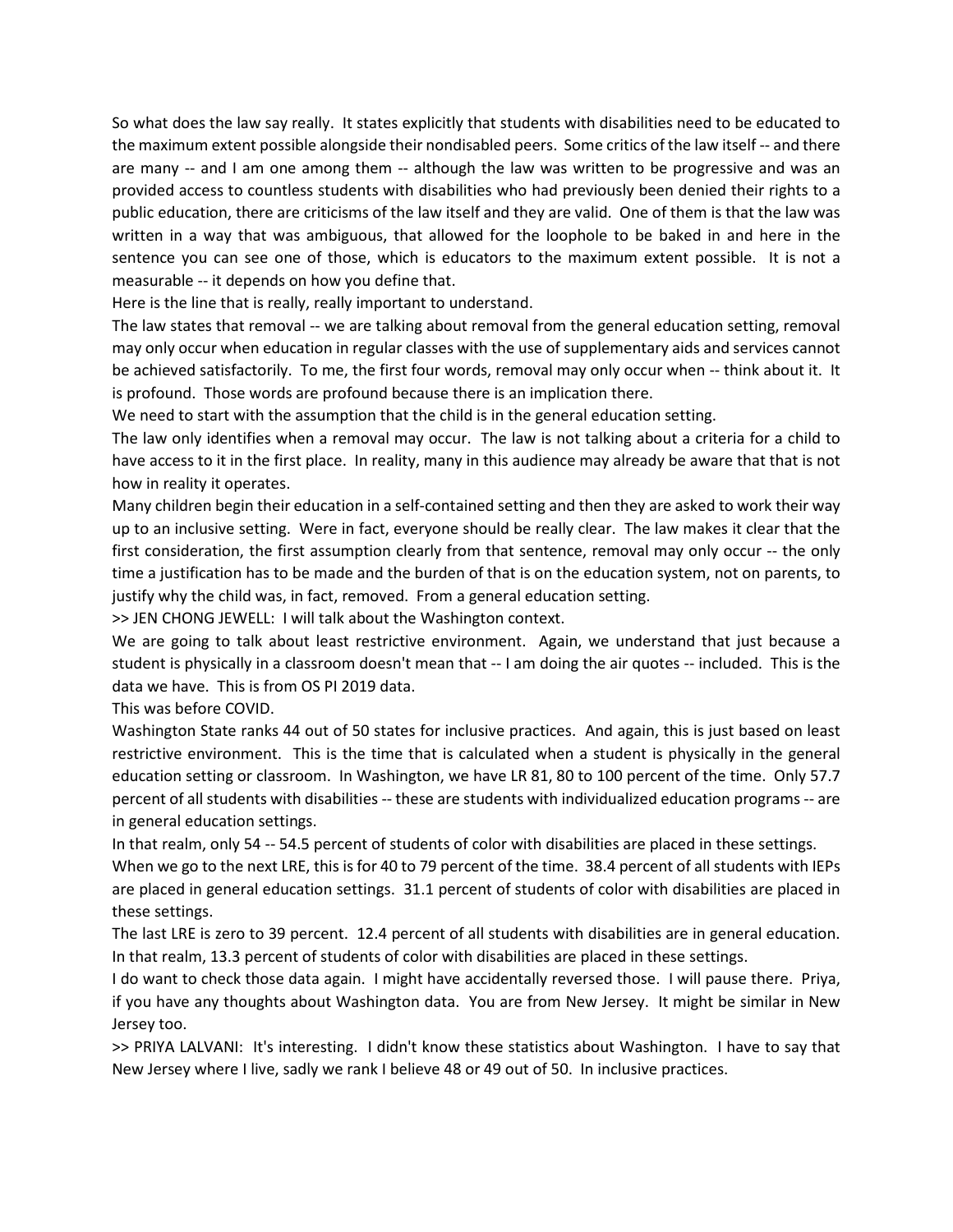You are doing minimally better. It is interesting these data that you have put up there about when you disaggregate by race and ethnicity, when it is 80 percent of the time in a Jan and classroom, students of color, that number is less than all the students. Same for the next category. The only time it is more - it's an inverse relationship. The only time that are more students of color is in a segregated classroom. That is a very, very similar with the statistics here in New Jersey, which actually will show much worse than that as well.

Very similar to the national numbers as well.

That is a bit of a depressing moment there. As Jen pointed out, the first one there is talking about -- we are just talking about least restrictive environment. We are not even talking about whether inclusive education is done meaningfully. This is the data for just being in the classroom and with that, only 57 percent of all students are even in a Janet setting. That is not what we should be really.

Let's look at what might be happening. We could sit here all night with what is happening. Let's look at a few things.

One is this idea that we really should wrap our minds around is, what's happening is that often we tend to think that a child is included if we placed them in a general Ed class. And then they are not provided with the supports that they need. Or they are not provided with the supports they need and I should point out that by as our laws, there is an exhaustive list of supports and accommodations and supplementary services that can actually be infused into a general education setting.

We need to understand that with that, if a child does not get the appropriate supports they need, then it doesn't work. I don't know said this, I don't know if it was Doug Bricklin, but inclusion is an easy thing to do poorly. When we do it poorly, we say it doesn't work. We need to ask ourselves if it was inclusive education that didn't work, or whether inclusive education was even attempted in the first place, despite the fact that a child was in a general education setting.

When we try to force a kid to fit an already existing curriculum and program without altering the curriculum, the environment, the physical space, the seating, the work that is being done -- then that child is set up for failure. When that child is set up for failure, we say that inclusion did work and -- vicious cycle and it feeds into those numbers we were looking at.

Let's look at some things. My research as Jen already mentioned earlier, a lot of my research is focused on the family experience of navigating the special education system and in particular I am interested in inclusive education.

I am interested in how families experience their advocacy for inclusive education specifically.

Even more particularly, in the case where in their child has a developmental disability, autism, or has a label of intellectual disability. Like, how do they fair?

Additionally, I'm interested in looking at discrepancies in those families experiences by social economic privilege, by ethnicity, by race and so on.

Marginalized groups, historically marginalized groups, how does their experience compare?

Let me speak overall. Across the board and across all of my research -- and I will say that my research aligns with a bigger body of research that exists and is very similar -- these are the things that I found. Families continue -- it has been for decades since we have the laws, but even now, families are feeling that they need to advocate on behalf of their children's right to an appropriate education with access.

Most of the families that have spoken to have reported that they have experienced something that I call institutional resistance. That means they wanted inclusive education for their child, and their school or the administrators or the child study team, resisted that, explained that it was not a good idea, it could be done, etc., etc.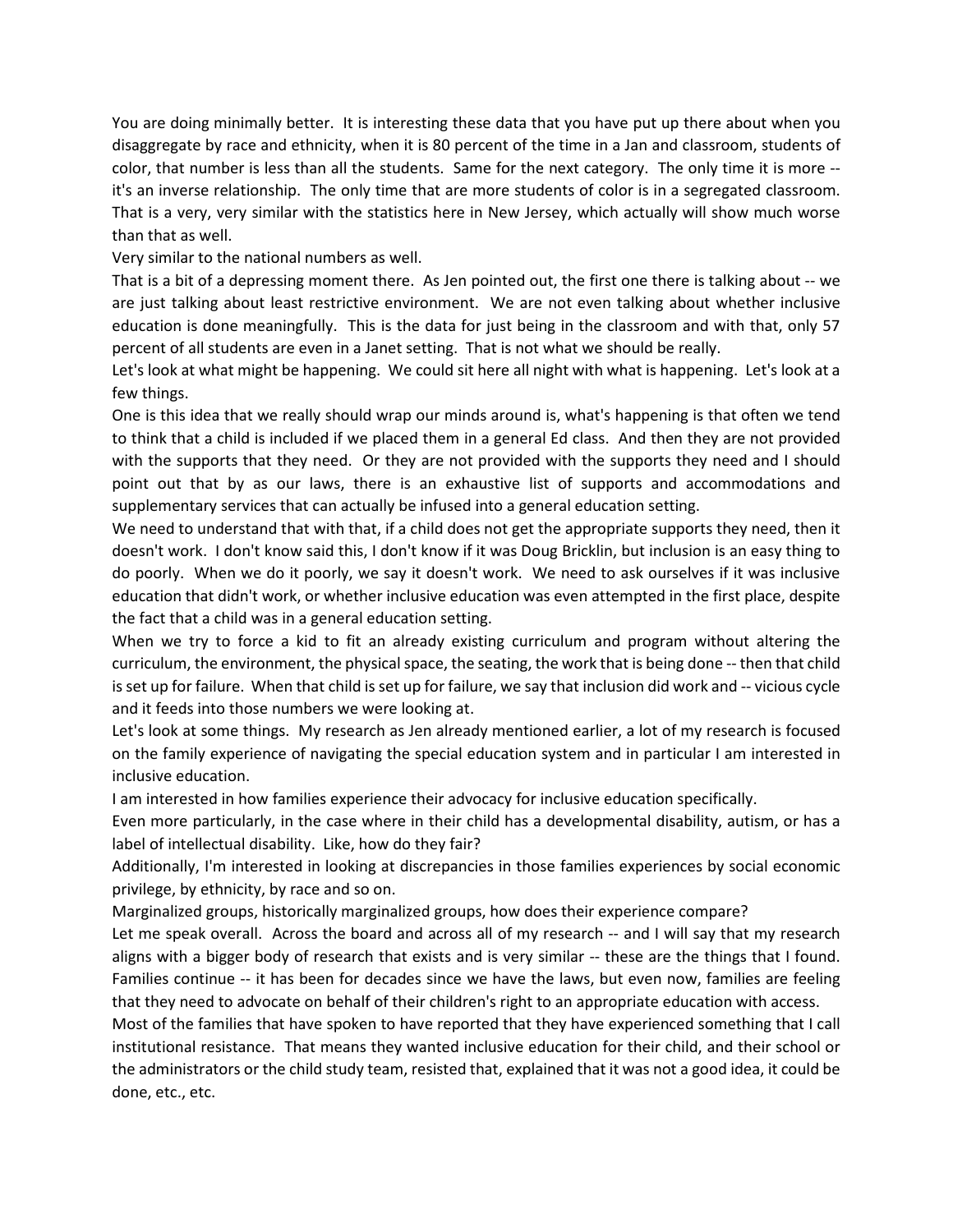Often, families, parents, are steered -- I use this term steered. It is not a term that is officially used, but it is my term. I sort of came to this after a few years of doing this research with families and the same kinds of experiences that I was hearing. We have heard of steering in other areas, like in real estate world you hear of steering families that are steered in that context.

But we don't talk about steering in the context of special education. It is very much alive and well where some families are told, this is the best class for your child. Here your child will get support. Here they have 80 teachers to treat children. Excuse my sarcasm there. Here you will get a great deal of specialized instruction. In other words, the self-contained classroom, the separate classroom is marketed, is sold, is packaged with a lot of bells and whistles that make it seem very appealing to families.

That to me seems like steering.

Overall, this is consistent finding across the literature, not just mine, over the last two decades and remained unchanged.

Families who advocate for inclusive education receive being in a quote unquote battle. The literal word battle comes up very frequently in family narratives. I have been actually working on a discourse analysis of family stories and I found that battle-related metaphors are very common. It is surprising the number of times that families make references to we are in a fight, we brought up the guns, we are in the trenches. We pull out our ammunition. It is -- it saddens me that all of these decades later we are still quote unquote fighting for the same thing that is already, is already a legal entitlement of children with disabilities.

I want to put out there that at the root of some of this is something that we need to understand, that is ableism. Many of you may be familiar with the term ableism. What it is. Many of you may have not heard this term before so I will spend a moment to explain that.

Ableism refers to negative attitudes towards and a devaluing of individuals with disabilities or a sort of entrenched way of thinking that views disability as an entirely negative and undesirable existence. The quickest way to understand it really is that it is an analogous device as racism and sexism and the other isms, as we call them. So just like the other -isms, ableism is a pervasive system of oppression of various levels. You can have it at the individual level, cultural level. Most damaging is the institutional level which encompasses policies and practices -- those are the most powerful.

The result in a lack of access or a preference for nondisabled ways of learning, moving and communicating. When you think about the context of schools, think about schools.

The ways in which you have set up learning. The expectations are those that work for some kids, for maybe most kids. The majority of kids may move in a certain way, the environment may work in that way, communicating and learning through texts and participation by sitting and writing. These are all ways that we deemed that we as humans learn.

We set up the whole system that is to the advantage of some people and now we are having to make accommodations for those that it doesn't work for. Maybe we need to flip the question. Instead of creating a system that only worked for some, maybe we should reframe that and think of how instead could we have set up this classroom, this lesson, this curriculum, in a way that almost all or a larger group of people can access it?

I'm going to talk for the rest of this time about a bunch of myths and misconceptions about inclusive education.

I talked about my research with parents, but I also do research on teachers and educators. I also work on a daily basis with teachers.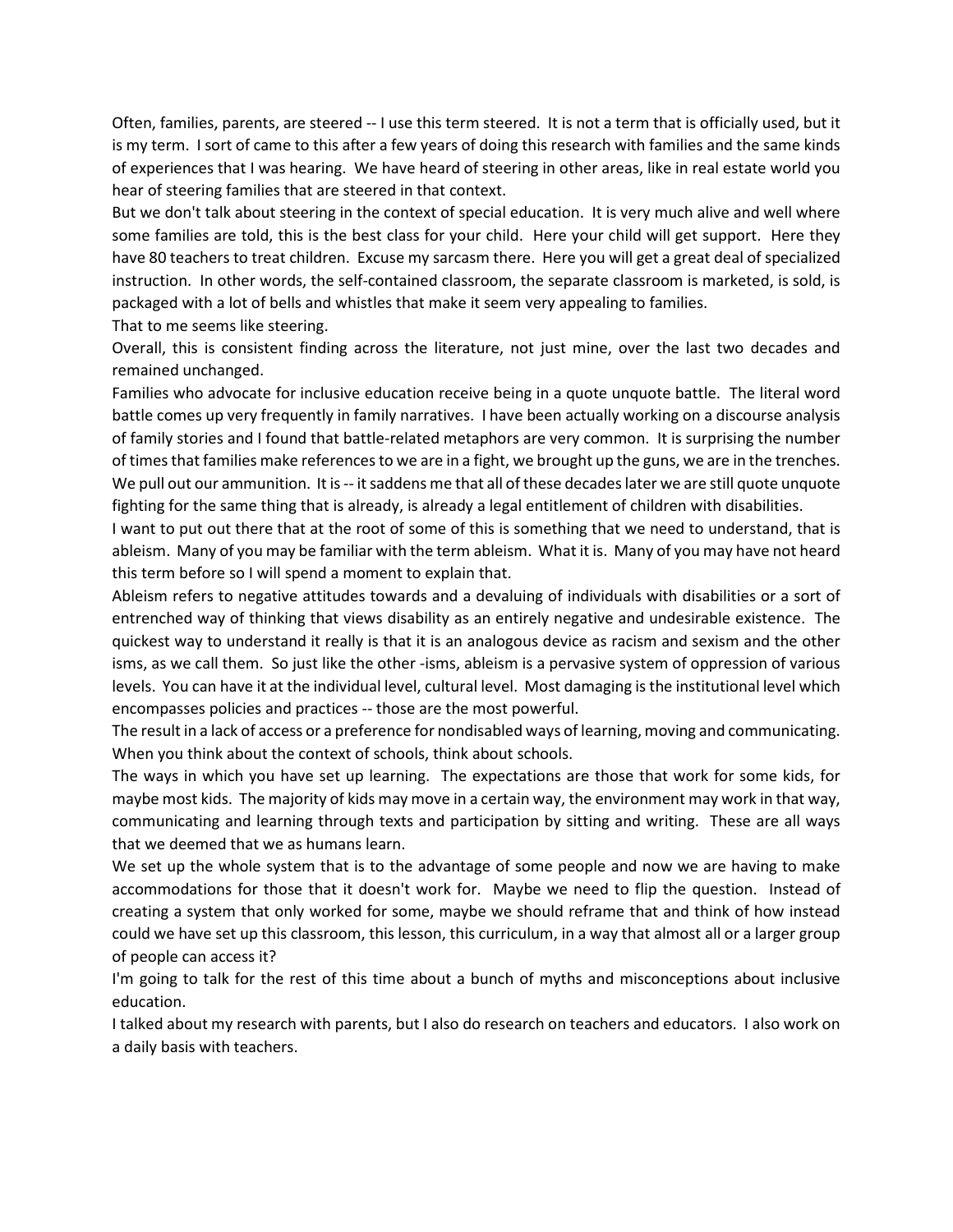Through the last decade, I have come to understand that perhaps the problem is that we are not understanding what inclusive education is supposed to be in the first place and we are operating on a number of misconceptions.

The miss information that we may hold as educators can sometimes also get communicated to parents directly by educators.

>> JEN CHONG JEWELL: Let's take a moment to gather and think about what are some myths that you are aware of? What are some misconceptions that you might be aware of? Or maybe you are wondering, I heard this but is this really true? Go ahead and drop those into the chat and then Taina will pick a few to read out loud before we go into our next part.

>> TAINA KARRU-OLSEN: Myth, student had to be at grade level or close to be at grade level. That is a pretty prevalent one.

That it makes a lot of money to make inclusion work. Yes. I've heard that a bunch of times.

That inclusion -- that student needs to have quote unquote good behavior to be allowed into general education classes.

Only certain students can do inclusion. And now these are just pouring in. I guess we have all heard a bunch.

Am I turning this over to Jen again?

>> JEN CHONG JEWELL: Thank you, Taina.

>> PRIYA LALVANI: Those were interesting and sadly true that these myths we hear all the time and sometimes we are explicitly informed these things.

One of the most common myths -- I have identified the five or six most common ones that came out in my research. Literally everything in the chat there is something I have encountered as well.

This idea that in the self-contained classroom, it is better for them because they will feel more safe and they will feel at home and they will fit in with other kids that are like them. Even as I am speaking I am thinking how offensive it sounds to me to say to any person that he will be more comfortable in this group with people just like you.

And for what other group would that even be okay?

In my research with teachers, I have found that a large majority of teachers hold the belief that genuine belief -- I work with teachers, I believe that teachers are coming from a good place -- but there is this idea that they won't be comfortable and they won't fit in and they will be bullied or they will be teased or they will be isolated. So I think why put them through that. I've heard many teachers say that to me, why put a child through that if they can just be in a class where they feel safe? We want to avoid them being rejected or teased or bullied.

Here is a quote from one of my research studies with teachers. I will read it aloud to you.

In a self-contained classroom, they feel very much at home and the advantage is like a family. It is not like they're a stranger in their room. And sometimes with a special ed kid, especially one with a big, big disability, it's kind of like they are a stranger in the class because they are not getting what everybody else is getting. In a special ed class they are getting it.

Sometimes with my own students, I like to play a game called what is wrong with this picture? I don't know if everyone has seen the highlights magazine, the puzzle mania magazine. At the back there is a picture and you have to see how many things are wrong with the picture. There is a hot dog and a swimming pool, it's snowing but someone is wearing shorts. That game.

So what is wrong with this picture? There are so many things. First of all, I want to point out, children with disabilities may be the only group of kids that it is okay, it remains okay to actually operate with this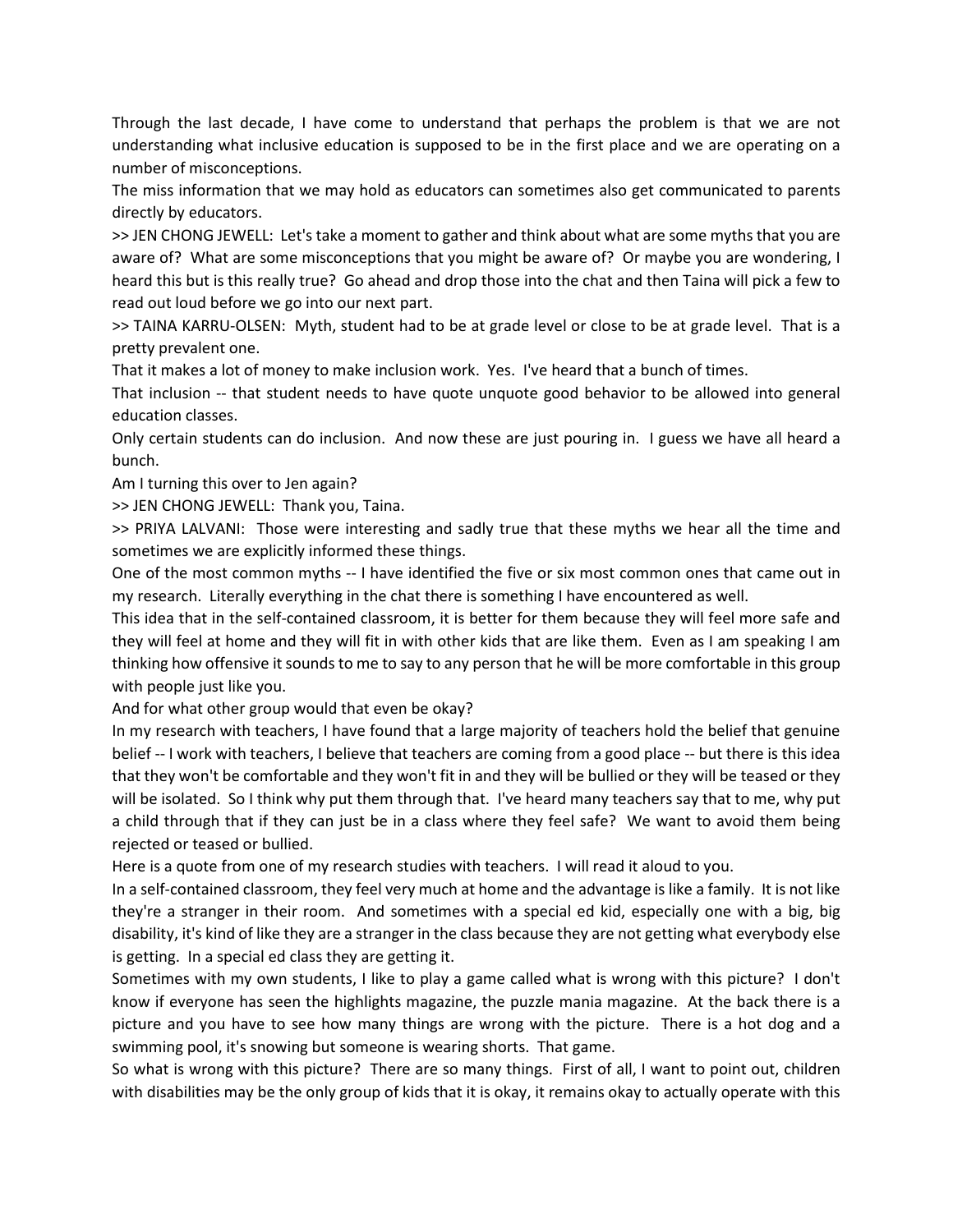assumption that if they are getting teased and bullied or left out in a classroom, they are the ones who need to leave. I ask you all to think, if you just removed the word disability, and put any other characteristic of a child who is not feeling like they belong and who is not fitting in or is rejected because of their appearance, because of their weight, because of their accent, because of their ethnicity -- in what other situation would be okay for educators to say this child will simply feel more comfortable with others who are like them? Our car and yet, it is okay. It flies. For people with disabilities, the child must leave since they were the ones who were rejected and not fitting in.

That is one thing that we want to think about and we keep doing this in a school setting.

The other big issue here is, they are not getting it in the class. Says this teacher. So they must go to another class will they will get it.

This teacher is not considering that if the child is not getting it, as she puts it, perhaps what needs to change is the teaching strategies, the methods, the supports, the accommodations, the services.

What needs to be adjusted is the teaching.

Myth number two, you might of all heard this one, they won't be able to keep up in the general education classroom.

There is this fear that a child with a disability is -- I don't know how many parents have been told, in the Jen Ed class it is fast, it is quick, it is overwhelming, they have to keep up. Your child won't be able to keep up. There is this whole keep up thing. There is nothing in the laws which requires a child with a disability to be keeping up. It is not a criterion. They are not expected to be doing the same work necessarily.

They are working on their identified goals on their IEP. So the laws explicitly state that a student with a disability only need to demonstrate that they are benefiting. By benefiting we need they are making progress as per their IEP goals. Whatever those goals are. Whatever level those goals are at, that child is working on that and is making progress based on that.

Any removal from a general education classroom based on this reason would be a blatant violation under IDE at a.

Here is another quote. I have put some of these in there just so that you can see what these look like. Through the narratives that I've collected our park here is another educator saying that the best learning environment would be in the self-contained classroom. I think in the self-contained classroom where they can work at their own pace and master skills on their level. You know, and then move onto the next level. I think that would be the best setting for their cognitive level.

Again, I would want to say to this educator, indeed, a child with a disability should be working at their level and moving on to the next skill level. You are absolutely right. And that can actually happen in the general education setting, with appropriate supports.

And here we have the other one. There is this idea that inclusive education is great for some kids. For some kids with disabilities, it works because they don't need intensive supports. They kind of can manage, they can keep up, they can follow along. But for students who need high levels, intense levels of support, I'm told, those kids have to be served in a self-contained setting.

Again, we want to do a little bit of a mind adjustment here. Inclusive education is beneficial and has been demonstrated to be beneficial in research for all students with disabilities not just those who are quote unquote high functioning. I want to say that I don't appreciate the term high functioning but I put it over there because it is a term that people use.

As per IDEA -- I'm confusing these terms. As per the laws, the full range of supports and services need to be provided in the least restrictive environment. That includes intensive levels of support for a child if that is required.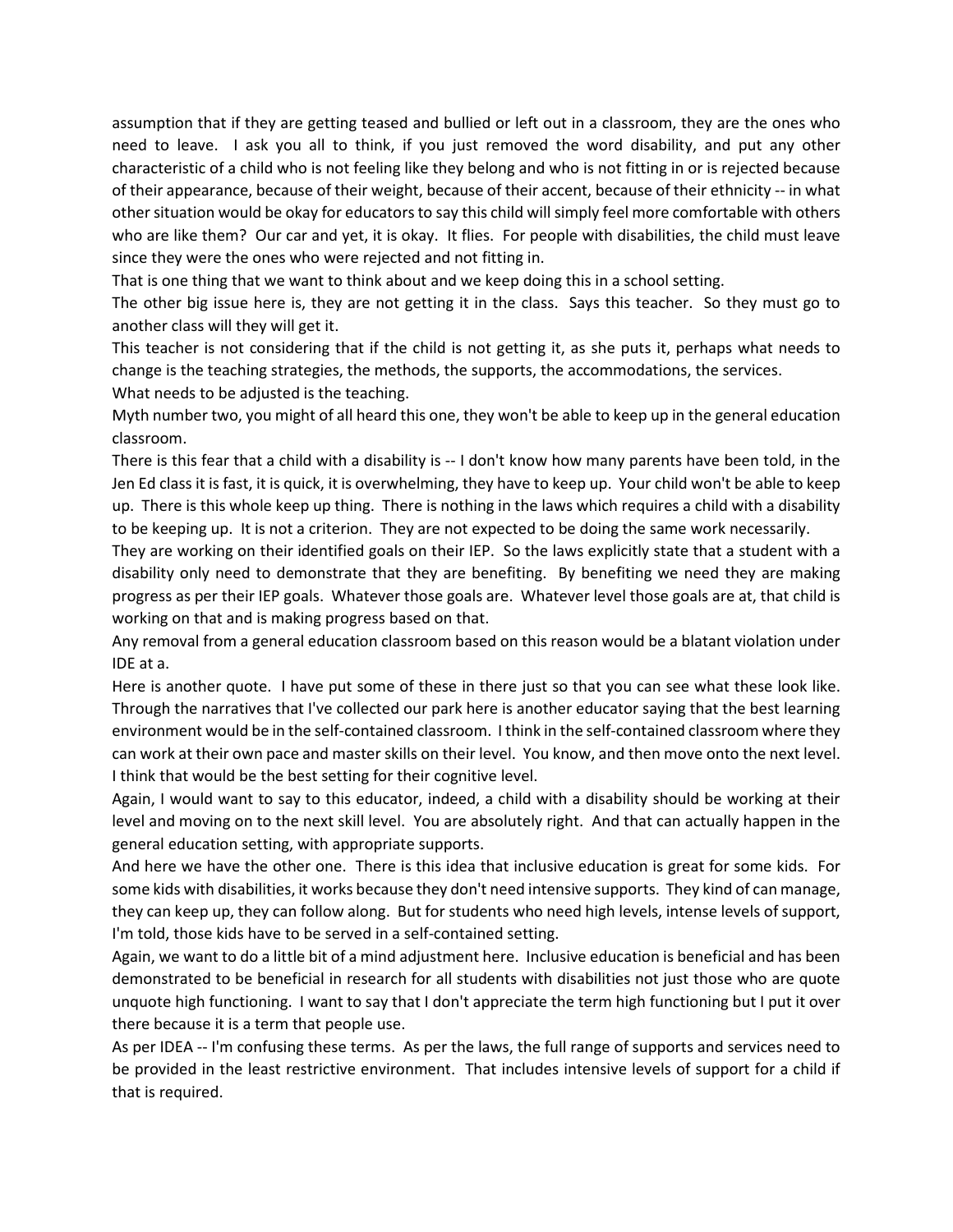Again a quote. From an administrator this time. Well, you see, he's not speaking that much yet. He needs a lot of assistance with communicating and so we are observing that he doesn't really participate in these activities because it is hard for his needs he needs a lot of assistance which we don't have in this class. The class we are recommending is where he can get a whole lot of support and help.

So here we have an administrator saying to a parent that the activities are hard for the child and the child will need a lot of assistance, which we don't have in this class. And therefore the class we are recommending, of course, is the self-contained class where the student apparently will get a whole lot of support and help. Which again sounds to me like steering.

Again, as per law, if the child needs a certain level of assistance and supports, that is the level of assistance and supports that child is supposed to be getting.

To be saying that we don't have that in this class, again, it seems to me a violation of IDEA.

And then we have inclusion works for some kids. This slide is based on a particular study that I did with teachers and was interested in understanding how they are approaching or what is their belief about inclusive education. I came to this place where I was working with all of these teachers who were genuinely very committed and really, really cared.

I just wanted to understand if something is going wrong in the fundamental premise of what they think inclusive education is in the first place, even before we get to their practices.

It turned out that the majority of teachers in that study expressed beliefs that inclusive education is something that some kids get and there is some sort of a criterion for which kids get placed in inclusive education. A lot of teachers, they don't even know why or how some kids were placed in inclusive education. But to their understanding, it was based on one of these criterion.

Some teachers believed that the level of impairment or the functioning level -- there it is again -- was a criterion. There were like, well, some kids who are high functioning they are placed in inclusive education and the ones that are low functioning should be in the self-contained class.

Other teachers in the study believed that it was the child's cognitive abilities or their IQ scores that determined.

I have to say that I have had a great many conversations with administrators and folks on the child study team who seem to feel that IQ scores have a bearing on the child's placement. I beg to differ.

First of all, we can't get into it now, but there is a long history of oppression related to IQ testing. That is another days story. Even if a child does have an IQ score, that score cannot be used as a justification for removal from the general Ed class. It can only be used to determine what additional supports perhaps the child may need.

There is nowhere in the laws that suggest that a child's cognitive or functioning ability or their IQ or anything that is a criterion for them to be there.

Other teachers believe that in order to be in a general Ed classroom, they needed to not have any disruptive behaviors, which is also not the case.

If a child is removed from the classroom, in the instance that they are hurting themselves or hurting someone else, in that case, the plan always needs to be a return. Even if a child is removed for that, there always needs to be a definitive plan for how they will bring the child back into the classroom.

And then other teachers believed that being verbal or speaking verbally was a criterion, which blows my mind. This day and age, there are so many augmentative and alternative ways of communicating and this to me is a clear form of ableism. In an earlier slide I said that ableism was the assumption that the ways in which nondisabled people move and communicate and learn is the norm.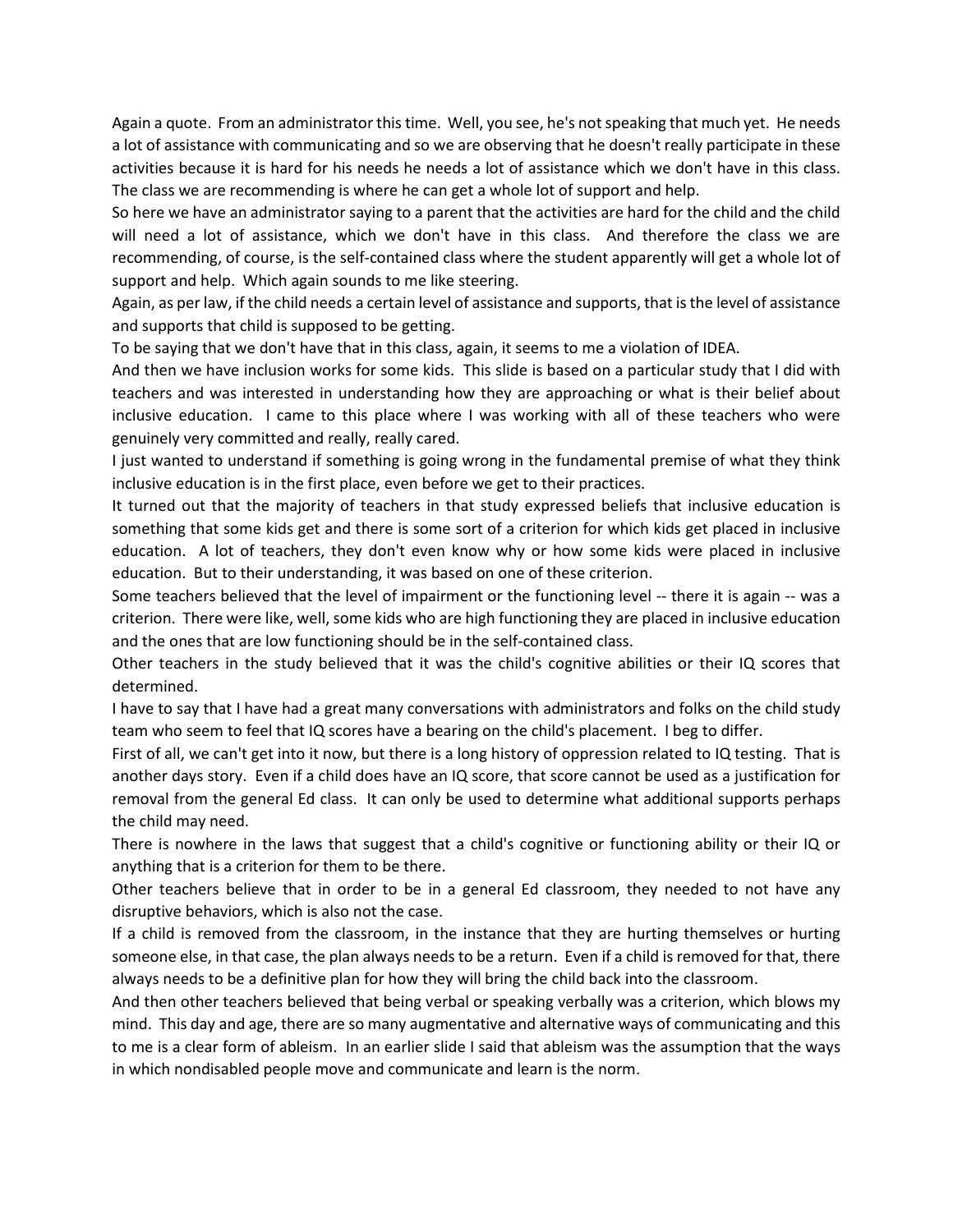And children with disabilities need to be normalized. This idea that a child who communicates another way -- it might be by signing or pointing or by using a pictorial board -- is not a good candidate for inclusive education, is preposterous.

Really something that we all have to bear in mind is that the general education classroom is the natural environment for all students with disabilities, not just a few.

And then there is -- if I had a dollar for every time a parent was told that their child was not ready for inclusion. There seems to be this idea out there that a child somehow has to show that they are ready to enter the general education setting.

We need to really rethink that and we need to shut that down whenever possible.

Thinking about it, isn't it programs, not children, that need to be made ready? Children are ready by virtue of the fact that they exist. Children are ready to be in their natural community of peers. That is where they are born into and these -- this is their community, this is their school with these are their peers.

They are not getting ready to be in the world. The program, then, perhaps the question is, is the program ready? It may not be. So that is where our focus should be.

Have we created the environment in readiness for this child? Is the physical space going to work? Is the equipment going to work? Is the seating going to work? Is the curriculum going to work? Is this particular lesson going to work? Is this assessment going to work?

If you ask me, to me it is a little bit of an ethical dilemma, and it is an ethical issue.

I don't mean you, obviously, but when one is suggesting that a child should demonstrate, you are putting the burden of proof on the child to demonstrate that they belong. To me, that is a moral and ethical issue. A child does the burden of proof is not on the child to show you that he can walk this way, talk this way, hold a pencil this way, pull up their pants this way. That burden of proof is not to be placed on the child. In fact, what is interesting is, and in an earlier slide I pointed out that removal may only occur when - explicitly the law places the burden of proof for removal on a school district. The burden of proof is not on the child to show that they can be in a general ed class and it is certainly not on the parents. I work with parents all the time who spend inordinate amounts of time and energy making a case. I am a parent too. I get it. I would say to them, but the burden of proof is not on you to show them that your child can go to a general education class. The burden of proof must be made by them to demonstrate and justify why the child was removed in the first place.

Here we have another communication again from an administrator. We all agree about inclusion and we will get there. But for now, she's just not ready for inclusion. Our recommendation is that you see it makes sense she should be in the smaller classroom, to help get her ready for an inclusion class in the future.

I just want to point out a couple of things here. There is a body of research does it is not my body of research, but it is there -- that demonstrates that the longer a child remains in a segregated setting, a selfcontained setting, the harder it actually becomes for that child.

This idea that we will put this child in a self-contained class and then they will catch up and then we will get them into the class later, it's actually not consistent with the data that shows that the longer a child remains outside of the general education classroom, the harder it will be to reintegrate that child into a general education classroom.

The best way to be integrated into a general education classroom is to start in the general education classroom.

>> JEN CHONG JEWELL: Thank you so much, Priya, for the learning so far.

We are going to launch a poll in just a moment. Rose is going to make that available to participants.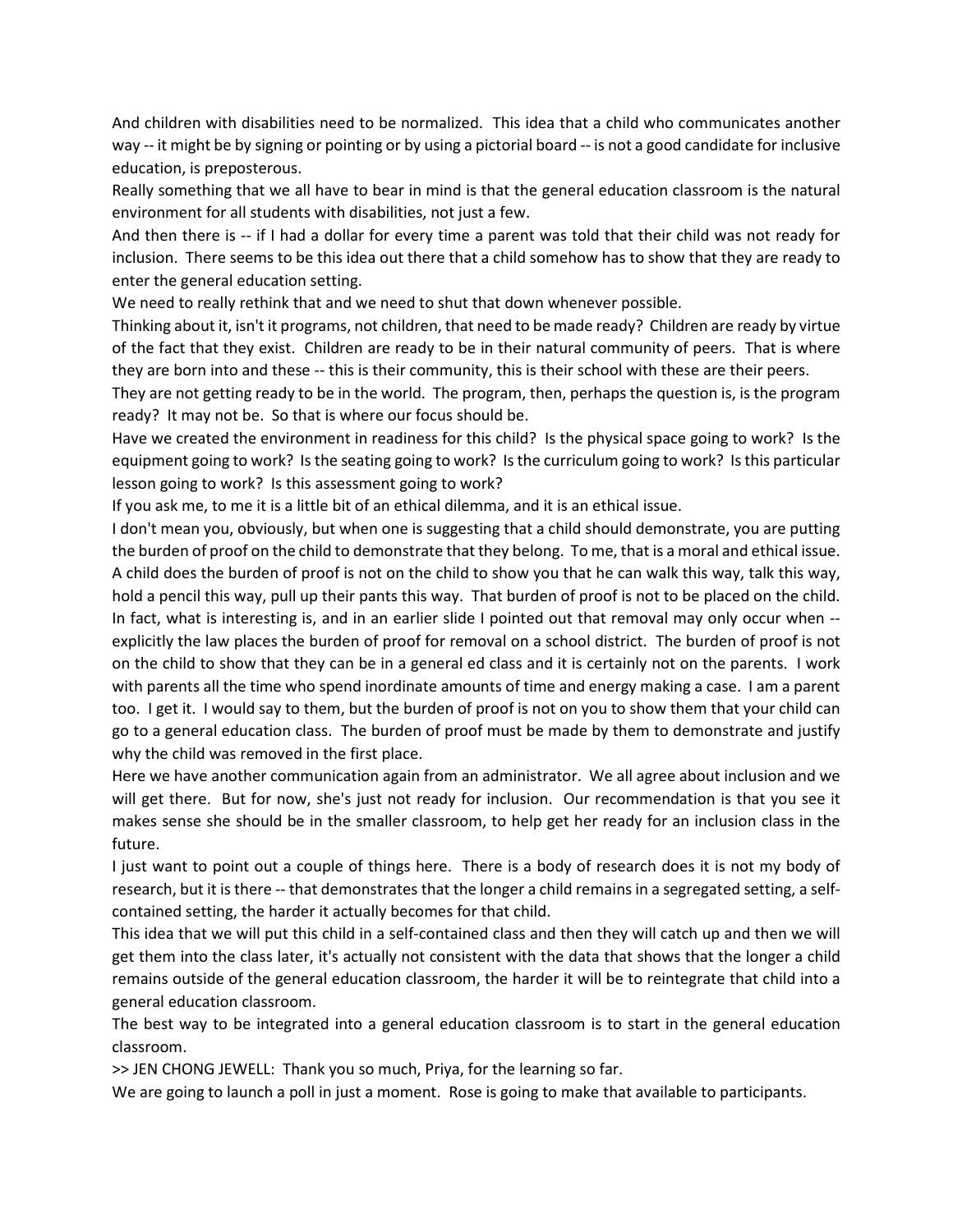What we are asking you to do is consider how many of the myths that you have heard today from Priya have you heard yourself, maybe you have been in a position where you have said these things to a parent. You can check all of those that apply.

There is a myth number one, in a self-contained classroom they feel very much at home. Myth number two, they will be able to keep up in a general education class. Myth number three, self-contained classes are better for students who need to get high levels of support. Myth number four, inclusion works for some kids. And myth number five, she is not ready for inclusion.

You can mark any or all of those and we will take a look at the results in just a moment.

Rose, what are you seeing on your end with the poll?

>> SPEAKER: So far we've gotten 43 responses on this poll. We are seeing -- I will keep it open for a little bit longer. But then I will publish after we and the poll. You still have a minute to add your responses.

We are seeing high percentages of people have heard these myths or variations. The highest is they won't be able to keep up in a general education classroom. At 95 percent of people responding.

Self-contained classes are better for the students at 91 percent.

I would say the one that we are hearing the lowest percentage on, that percent is still 76 percent of people responding have heard myth number four, inclusion works for some kids. It looks like we have a couple of more added.

Shelly go ahead and cold -- close the poll?

>> JEN CHONG JEWELL: Yes.

>> SPEAKER: I will share these results. You can see here again, most common myth, they won't be able to keep up in a general education classroom, 96 percent of people responded they have heard that.

Inclusion works for some kids, our lowest rate and get it is still at 74 percent. Almost three quarters of the respondents have heard all of these myths at least once or some variation.

>> JEN CHONG JEWELL: Thank you, Rose.

>> PRIYA LALVANI: That is a depressing bit of data right there. Unfortunately not surprising. It seems like almost anyone who is a parent has heard that they won't be able to keep up.

I'm going to spend little bit of time now talking about parents and their experiences. I just want to take a minute because Jan, in your wonderful and really generous introduction to me, and I think that I should also add something to that that I didn't mention earlier, is that in addition to being a researcher in this area and a disability studies scholar and a teacher educator, I am also a parent. I have two children, one who is defined by our culture as nondisabled and normal. The other one who is now 20, my daughter has down syndrome.

I want to be transparent and position myself also as a family member of a person with a disability as I move forward with the slides because I have been part of this battle, as they call us, for inclusive education. I too have heard all of those myths and it has been a journey for us as well. I should say my daughter is 20 and graduated last year from high school. She spent every single day of her schooling in an inclusive, fully inclusive setting.

I just offer that just to position myself, not just as somebody who is doing the research from the outside, but as someone who has lived every single day of her life on the other side of the table. I would like to joke that I go back and forth on both sides of the table as a professional and a parent and I have heard it from every angle.

That is my interest and my investment in this is very real.

Back to institutional roadblocks. This is one of the most persistent things that I find in all of my research and all of my conversations with parents, is that parents report that when they seek inclusive education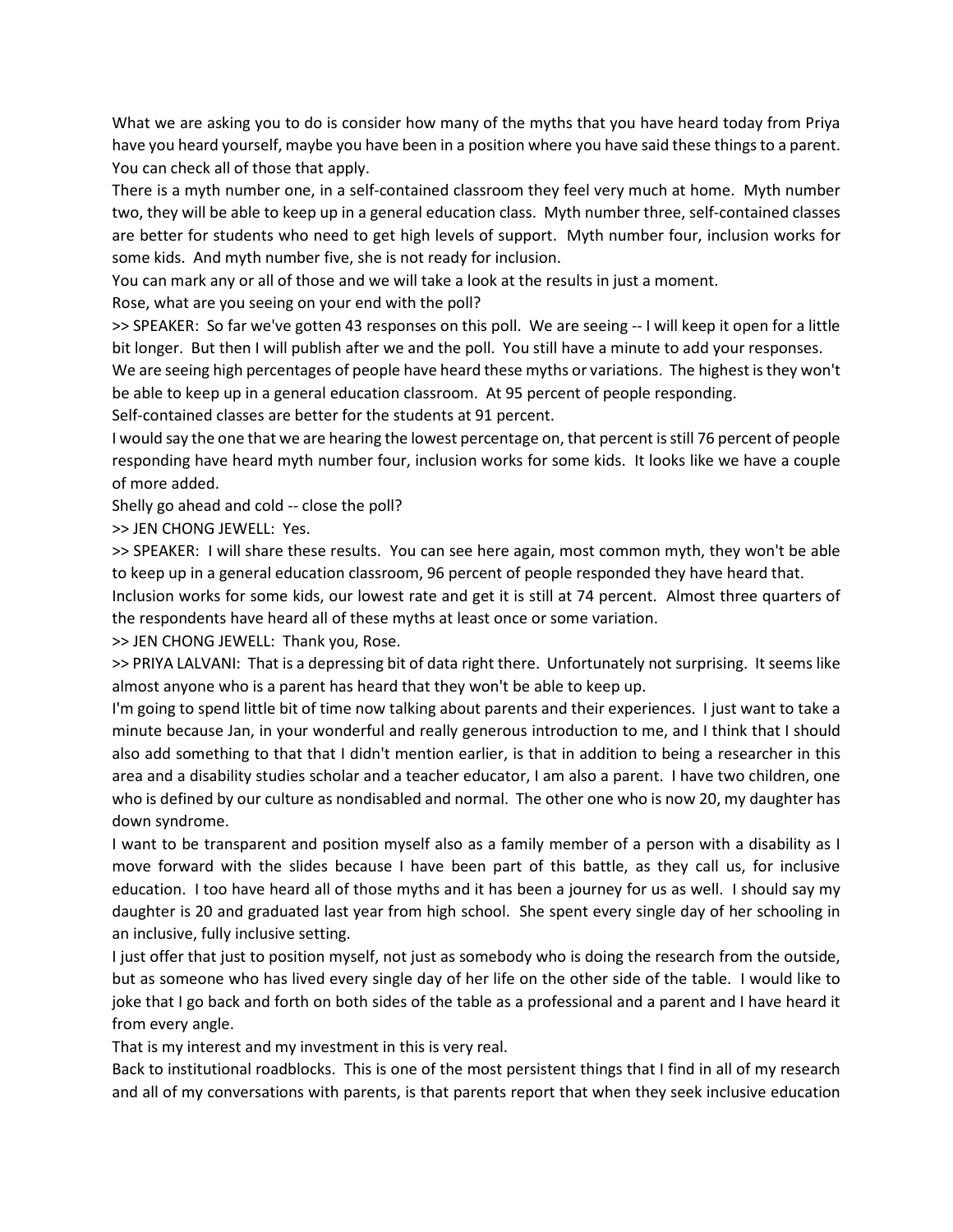environments for their children -- talking about particularly certain families who have kids with as I said earlier either developmental disabilities or autism, intellectual disabilities, multiple disabilities - experience that they get so much resistance that they have to fight, that they have to make a case, that they have to argue it, get people in. They have to go to conferences to learn. There is all of this happening. Meanwhile, they say, they are steered toward self-contained environments by professionals who either in subtle ways or outright explicitly, state to them that those self-contained places are the best for their children.

That is the environment that is right. I have heard it said many times, in my professional opinion, you are making a mistake, administrators have said this to me, to parents, in my professional opinion, in my expert opinion, you are asking for inclusive education, you are making an error. The best place for your child is the self-contained classroom.

Parents perceive that they are in a battle for inclusive education for their kids later we are still seeing that inclusive education is largely parent driven.

Here is an example of what I am calling the marketing and packaging and selling of self-contained spaces. This is what it looks like. This is a parent is speaking here. They said does this parent is talking about the child study team later. They said, we have a small classroom where Billy won't be overwhelmed. We don't want him to be overwhelmed in a bigger classroom. The kids do great there in this class. This selfcontained one. I am trying to remember how exactly she phrased it but more or less it was presented in a very positive way. So how could I say no to that? Especially because I didn't understand least restrictive, I didn't understand inclusion, I didn't understand any of that stuff. So that's why, you know, I took the advice.

This is very compelling. Because when parents have children with disabilities, they don't go to a special education course. They don't -- you wouldn't expect a parent to know otherwise. Why would a parent know all of these things? A parent looks to an educator as the expert. Looks to who they think are the experts that will guide them, who know what is right. And here this parent is saying, they didn't know that stuff. This expert told them, so of course they took the advice. And why would one not come as a parent? It would seem like you are taking a risk if you don't.

When I'm in the doctors office, and the doctor advises something that I don't want to do that, the doctor says, it is on you. That is scary.

Across the board, studies indicate that decisions pertaining to student placement in inclusive learning environments are too often parent driven.

That means when you see a child with an intellectual -- labeled with an intellectual disability, a developmental disability, autism or multiple disabilities, and they are in an inclusive learning environment, chances are pretty high that they are there because a parent advocated for it.

That is a problem.

Parent advocacy -- I see there are Merry parents in this audience. You are familiar, very likely, with the idea of having to advocate for your child. I want to put that in a broader historical context. What we are doing as parents today has a long history, a tradition of advocacy is what got us to this place in the first place. It was grassroots family movements that were the driving force that banded together with individuals, with disabilities, and lobbied for radical change.

That is actually what led to the passing of public law 94142 in 1975 which is now evolved into IDEA. I want to put this advocacy that we are doing today in the broader historical context of 40 years. Or more, actually. Much more than 40 years. Of lobbying and passionately advocating to make those changes. It is families, it is parents that have got us very much to this place.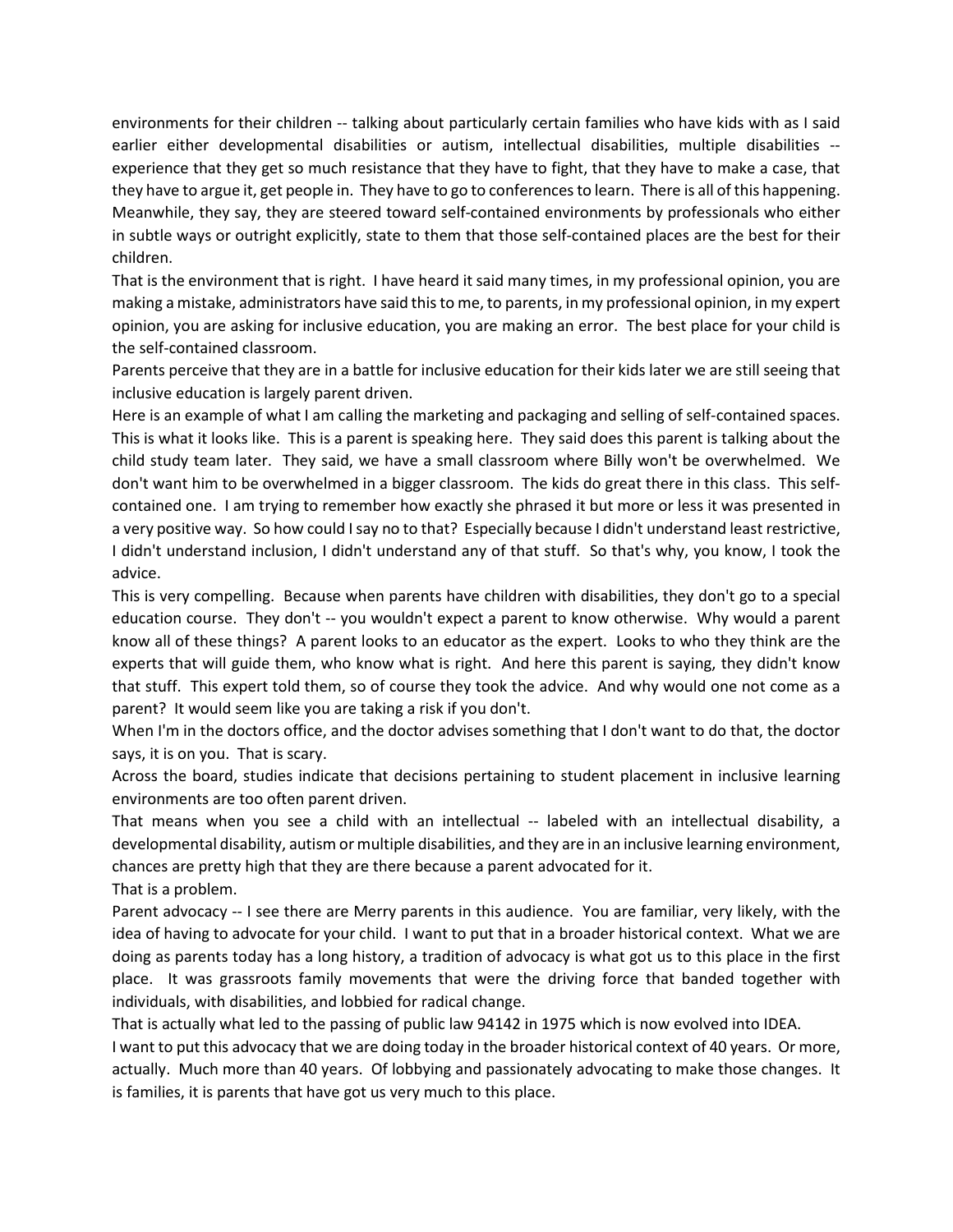But now that I've said that, I am now going to problem the ties family advocacy itself. What is wrong with this picture? As I said, I will situate myself among those parents who have advocate and have advocated for their child. The first problem with family advocacy of course is that it leads to something I called battle fatigue. Parents expend huge amounts of time and resources and energy in order to try to get their child into an inclusive placement. I have interviewed parents to try to understand the extent of time and what that looks like, and for many parents, it involves going back to school, educating themselves or going to seminars or reading books. For some it means hiring an advocate and sometimes hiring a lawyer. In order to do this, of course it is emotionally draining, and of course for some parents it is financially draining. Because parents have to rely on their cultural and economic capitol that is available to them in order to secure an appropriate education for their child. Which is already an entitlement of their child under the

## That is one problem.

law.

The next one is that if -- I just said that parents have to dip into their cultural capitol and their financial capitol. Will then that should make us think about the next problem, which is in that case, who is advocating and who is not at the table? Which parents even have the resources available to them such that they can be empowered? To fight this so-called fight?

Who has -- by the way, when I say capitol, it is not just financial resources. We have to look at resources broadly have to look at cultural capitol which includes the language. Who has the language? Who are members of dominant culture that share the kinds of beliefs about individual advocacy in the first place? What about families that don't believe that it is their right or their place or that it is culturally not something that they think one should do to oppose somebody in a position of power, to take them on, to have the language to do that, to have the time to do that, and to have the money to do that?

That would mean that those families that have that level of privilege are able to access inclusive education for their children in some cases and I should say that it doesn't even always work when you do have all of that available to you.

Which leaves the children from families that don't have those resources in even more vulnerable situations. It feeds into actually directly feeds into our data which shows that self-contained classrooms are populated by historically marginalized groups of children, language minorities, children from lower SES background, and black children. So you can just see how it does play out.

The next one is, the biggest -- I think this is the biggest problem with family advocacy, is that we can advocate for our child, but it leaves the system unchanged.

I as a parent and I have done it, I have advocated for my child so I get why a parent will advocate for their own child. And each time we do that, it allows a child to access inclusive education, but it doesn't put the burden on the system to change our par so what we need to start doing as a group is that we need to sort of refocus our energies. If our goal is inclusivity in society for our children, because we want to think broadly. It is not just a school's. We have a eye on the prize, I say. It is inclusivity and acceptance in society. Then we need to think beyond fixing the immediate issue for our own children and go back to our roots as families, where we came from, was a history of grassroots collective advocacy and activism. Together families can work together to make systemic change at their schools and work with the administration's, then the impact would be felt not just by our own children, but by those who are not necessarily at the table or at this webinar.

>> JEN CHONG JEWELL: Thank you, Priya. I'm just watching the time.

I want to briefly talk about next steps and maximize some time for question and answer with Priya.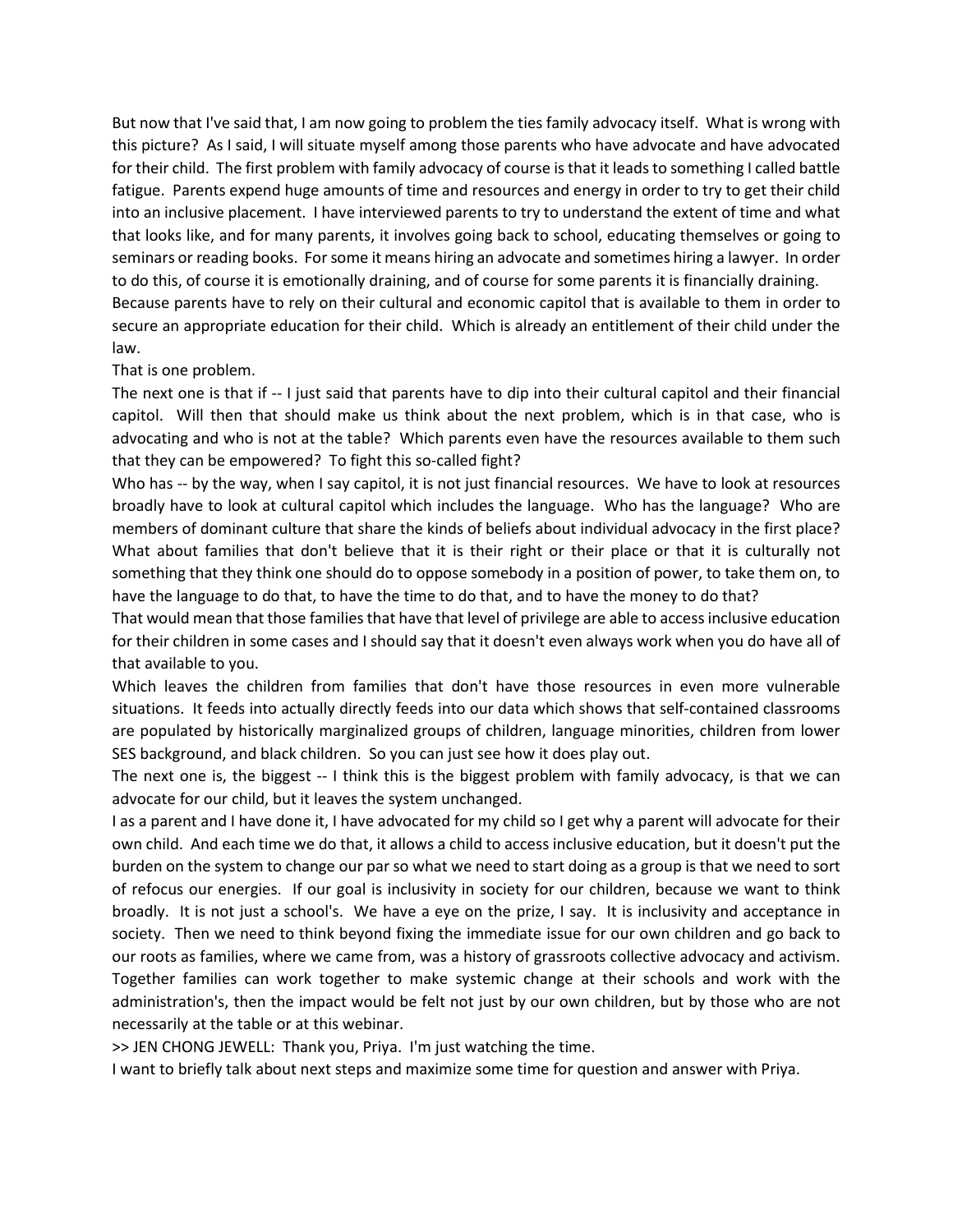To begin with, it was really important for all of us to reflect on what is our understanding about inclusive education and what is not inclusive education. I think we understood that it was definitely more than just a physical time spent in a physical environment.

We are going to have a couple more learning opportunities with Priya. Mark your calendars. April 21 and April 28 more information to come on those opportunities.

But really, back to understanding what is inclusive education, how do you define it, and what is happening in your own community, in your own school. You can ask, as a parent, any member of the community can ask for that data around what is happening with our students with disabilities and where are they accessing their education. Is it an inclusive setting or is in segregated settings?

As we are thinking about this, maybe you already have some ideas. Maybe you have thought long and hard about this and you want to share that out.

Go ahead and drop in the chat based on what you have heard today or what you have been thinking about for a long time. What is a next step you are going to take to see that all of our students have access to inclusive education. As you are doing that, Taina will look through any of your offerings that you are sharing in the chat. She will read a few of them out in just a moment.

And really, how can we work together in solidarity with one another to promote Meaningful Inclusion in our schools and communities? Together.

>> TAINA KARRU-OLSEN: I see some grassroots organizing going on in the chat. Around the work some PTSAs are doing. Folks are going to get on that and get networking and get organized in their districts.

Shelley is saying that she is going to commit to read engaging with the special education PTSAs in her district.

And people are going to share this information with their special education teams, parents and admin. Continue to push students into the inclusion setting.

Keep -- if you are working on something, put it in the chat. Get to know each other. Build those networks. >> JEN CHONG JEWELL: Thank you, Taina.

I'm going to go ahead and move us to questions for Priya and I will give Rose an opportunity to take a look in the chat and see if there are any questions to bring forth that Priya can answer. And of course if it is Washington state specific, we can follow up with you as your facilitation team today.

>> SPEAKER: Priya, there are a few really good questions here in the Q&A. Some of them are similar to what is been coming up in chat. We did have one question about, is there a place where folks can go to look at and examples of the kind of full range of aids and supports that might be considered and could be used before removing a student from a general education.

If you are thinking of resource websites or locations to go and find ideas on that, do you have some go to places?

>> PRIYA LALVANI: I mean, we have -- I am here in New Jersey so I have more like New Jersey based resources which I don't know if it would work. We have New Jersey coalition for inclusive education. I would have to say the law itself states it. There is something called rights law where you can go and it explains parents rights as well. Or you can Google parents rights under special education IDEA and it will list the kind of accommodations and supports that a child is entitled to.

Those are some. It's a great sort of short bridgeway of accessing the law.

>> SPEAKER: I think we can.

One other question that someone asked is, is there information, have we seen how this impacts the transition times from the high school onto post-secondary? If the student receives Meaningful Inclusion early on, do you see more success in transitioning? Can you talk a little bit about that.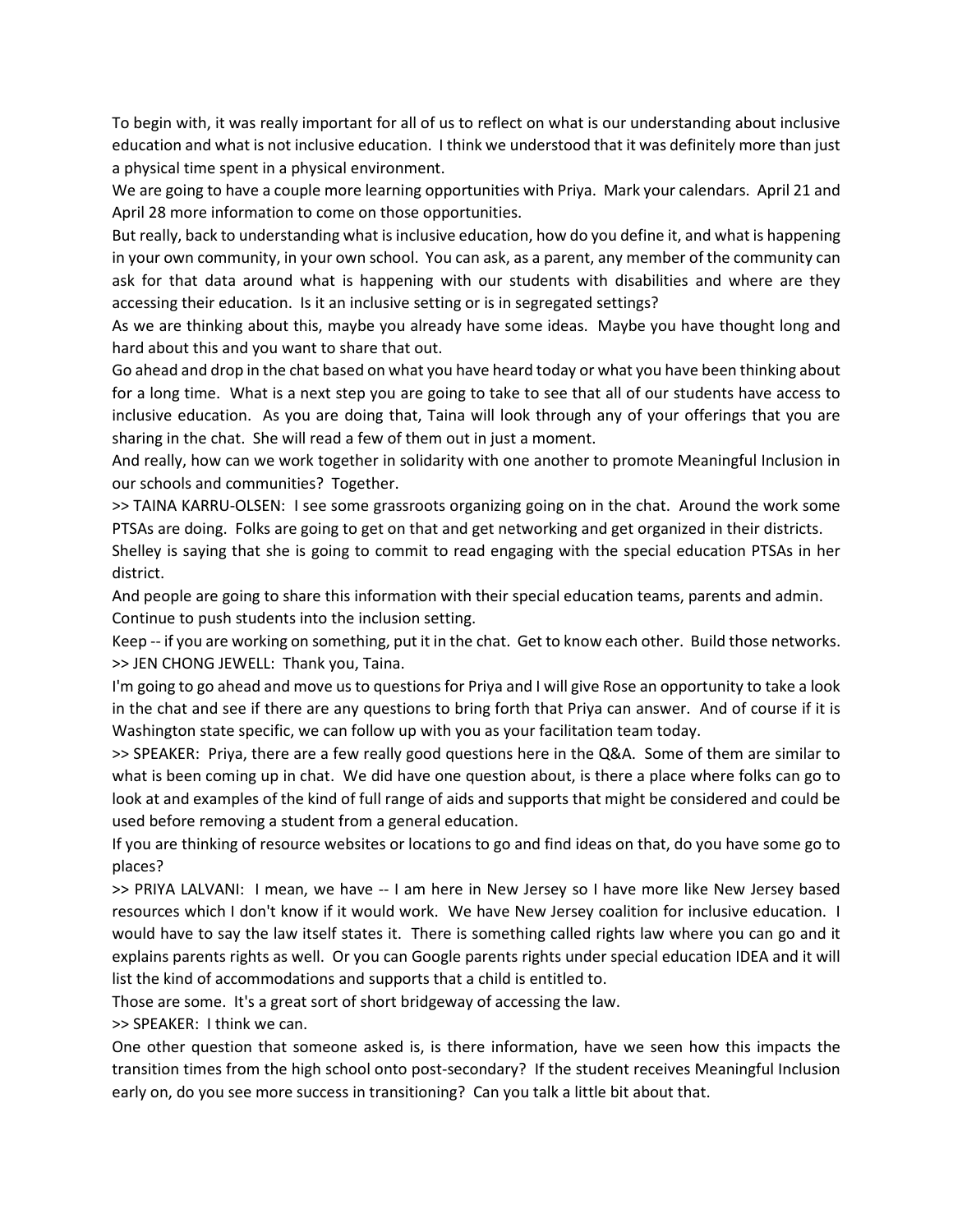>> PRIYA LALVANI: Is interesting that you ask that because I'm just now becoming so much more familiar with the transition system. My daughter is in that program right now.

To my understanding, of whatever I've read in the past, it is not about successful versus not, but rather the quality of what happens in that transition program time.

There is data that actually -- it is not research that I've done or been involved with in the past, but what I have seen is that students who have spent their education in an inclusive setting, the transition period and the goals look very different. There is also data that shows the outcomes of where students in inclusive settings do actually end up, versus children who have gone through the self-contained classroom setting. There is data that shows that self-contained education tends to lead either to adult institutional type settings, and jobs in workshop type settings. So piecemeal work kind of things. Or the food industry. There is data that shows that students with intellectual disabilities, developmental disabilities, what have you, who have been through inclusive education, there transition looks different qualitatively as they are preparing for jobs in very different settings.

There is also data on dropout rates, and that is a whole other story.

Students who are in high school tend to drop out at higher rates when they are in self-contained classrooms.

>> SPEAKER: Thank you. That is more powerful information to support this effort.

We have a question that is kind of a tough one when we are thinking about advocating for an individual student. If you are advocating for inclusion, this as a parent, and you are seeking time in general ad and maybe propose that they would get some additional one-to-one support, if the team says ultimately know to some of the supports that you think are necessary, there is sort of a question as the parent in that moment, if I insist on inclusion and my child won't have the supports, and my pushing them to a situation that might be traumatizing? And what are the alternatives in that moment?

>> PRIYA LALVANI: That is a tough one. I don't know what to say. Inclusion done badly is not a good thing I suppose.

I don't know -- I know there is a lot of data out there on children's self-esteem and trauma in self-contained settings as well. That is something to think about. We are always -- this might not be the direct answer. I don't know. Yes, it might be traumatizing to a child to be in a setting that is not supportive. And that has happened, of course. Hundreds of times.

I can't speak to that. I can say that we are always focused on the trauma that a child might experience in an inclusive class, but we are forgetting that there are reams of data on the trauma in a self-contained class. That is already a given because there is data that says that a child's sense of worth, especially as a child grows, and kids get it. They get well they are in that class after a certain age.

That is also trauma in a different kind of way. A lasting identity that you have crafted for that child, that they belong in that space.

But, yeah, I will acknowledge that refusing to provide the supports, it is not going to be a good situation.

>> SPEAKER: Thank you. If we have time for one more question. A couple of questions around some of us here on this website are folks who are fortunate to have social capitol time and other things to be advocating. It sounds like sometimes when parents push that advocacy for their individual kids, they are hearing a message back, well, if we give this to your kid, that is not really equitable for everyone else. Do you have some ideas on how families who do have that capitol to be pushing this can move it forward in a way that looks towards equity and avoid those defenses.

>> PRIYA LALVANI: I'm not sure. Is it that the parent is hearing that if we give this to your child is not fair to the other kids?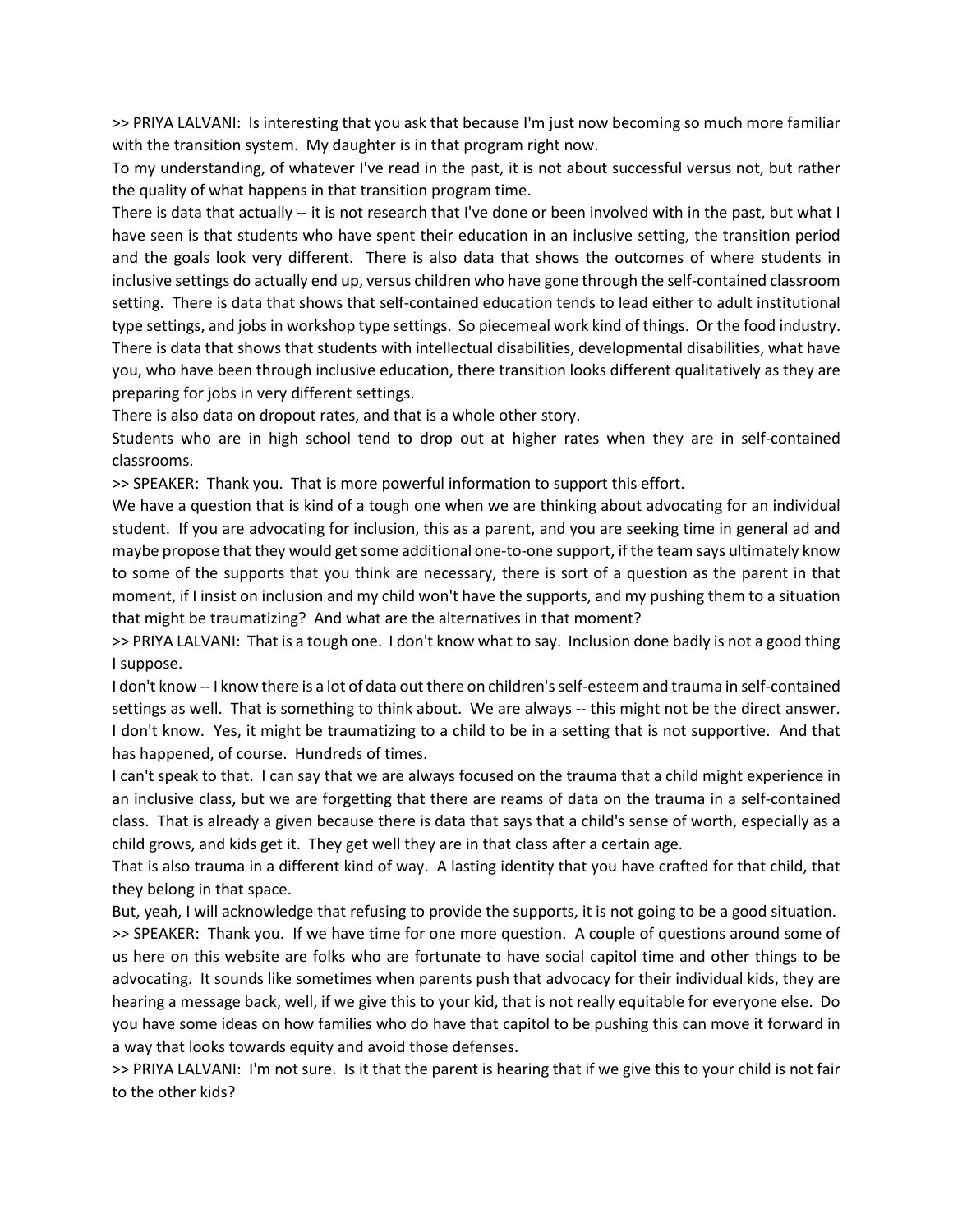>> SPEAKER: It sounds like that.

>> PRIYA LALVANI: That should be shut down. That is a blatant violation. That should not be said. Any discussion with a parent as per law can only be about the supports that that child needs. A conversation about precedent or unfairness to the other kids is not part of the conversation.

Any conversation at an IEP is about how to supports and provide all of the supports that this child needs and if that is not available, the conversation needs to be about how we can either make it available or what can be done. That is the conversation and that is the only conversation that needs to be had. Not whether a child can be in the setting, but let's make a list of all of the supports that would be needed. And they would need to make a case for why that particular support cannot be done. I would argue that almost anything one could bring it in.

I know that we are running out of time and folks had said about the money issue, that always comes up in my classrooms as well. I just have one sentence say, you want to know how expensive it is for a district to send a child out of district to one of those segregated schools for kids with disabilities alone, talk about what costs a lot of money. Segregation costs a lot of money.

>> SPEAKER: Thank you so much. Jen, I will turn it back over to.

>> JEN CHONG JEWELL: Thank you so much, rose, and Priya for having a dialogue.

We have come to the end of our time together. We could definitely continue this conversation and we will. We will have two more learning opportunities with Priya coming up in April.

Be on the lookout for that. What I do want to point us to really quickly before we leave is the OS PI inclusive practices project.

You can go to the OS PI website or Google it. There was a discussion about well, what about the supports and how do we get there? Well, a lot of our education partners are doing a great deal of professional development right now around those things.

And developing pathways and learning about how to build our systems to be more inclusive.

Because really, as parents we will talk about our child, but when our child is included, it benefits all kids. When we build out the system to be truly inclusive for sure.

Another opportunity is checked out the family engagement collaborative which is a part of this project. You can find us on that website as well.

There is a website that is probably not as well-known, it is called Ed for all. This is knowledge mobilization educators. Check it out.

And also, just recently published is the educational justice roadmap which was funded from the Washington education association and the national education association. This really is about outlining a systemic educational revamp, what is needed to make it inclusive for all students again.

We talked about disability in this webinar, but really the things that make inclusive education better for students with disabilities, also improves education for all students who are experiencing opportunity gaps and inequity.

The last slide is just more additional resources. There is more reading to do and of course there are Dr. Lalvani's book, and undoing ableism, teaching about disability in K-12 classrooms.

Again, if you are an educator and you would like your clock hours, please e-mail rose at the office of the education ombuds. Her e-mail is in the chat.

We will send a form for you to fill out and you will verify your attendance through the chat today.

I do have to give a special thank you to Debbie Esposito, my colleague out in New Jersey for New Jersey span, a parent advocacy network. She is with the start program, start engaging parents of students with disabilities.